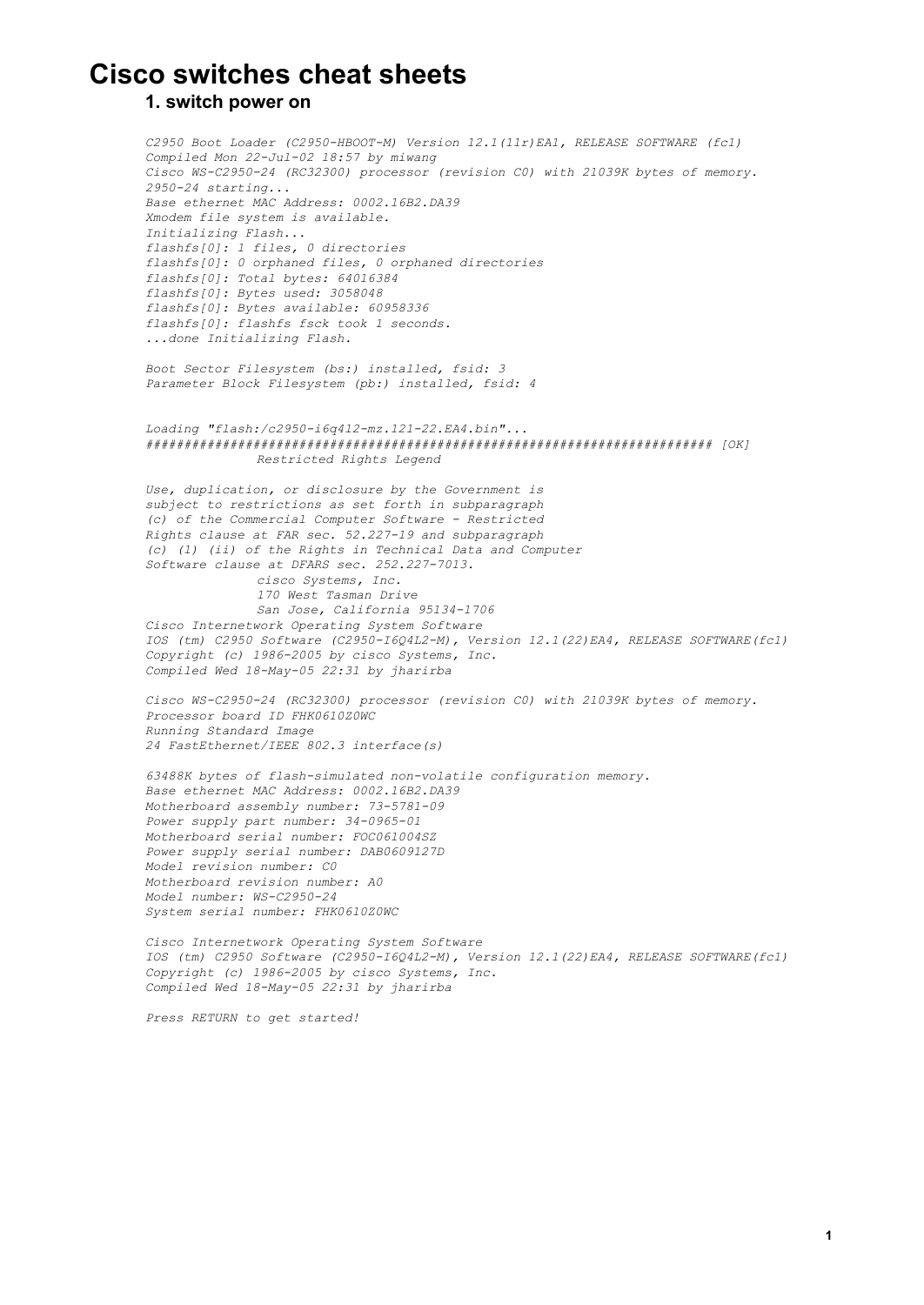# **2. erase current config / show vlan**

*Switch>* **enable** *Switch#* **delete flash:vlan.dat** *Delete filename [vlan.dat]? Delete flash:/vlan.dat? [confirm]* **<enter>** *%Error deleting flash:/vlan.dat (No such file or directory)*  $Switch\#$  erase startup-config *Erasing the nvram filesystem will remove all configuration files! Continue? [confirm]* **<enter>** *[OK] Erase of nvram: complete %SYS7NV\_BLOCK\_INIT: Initialized the geometry of nvram*

#### Om zeker te zijn dat alle data is verwijderd doen we een show vlan

*Switch#* **show vlan** *VLAN Name Status Ports 1 default active Fa0/1, Fa0/2, Fa0/3, Fa0/4 Fa0/5, Fa0/6, Fa0/7, Fa0/8 Fa0/9, Fa0/10, Fa0/11, Fa0/12 Fa0/13, Fa0/14, Fa0/15, Fa0/16 Fa0/17, Fa0/18, Fa0/19, Fa0/20 Fa0/21, Fa0/22, Fa0/23, Fa0/24* 1002 *fddi-default act/unsup*<br>1003 *token-ring-default act/unsup* 1003 *token-ring-default* 1004 *fddinet-default act/unsup*<br>1005 *trnet-default act/unsup* 1005 *trnet-default VLAN Type SAID MTU Parent RingNo BridgeNo Stp BrdgMode Trans1 Trans2 1 enet 100001 1500 0 0 1002 fddi 101002 1500 0 0 1003 tr 101003 1500 0 0 1004 fdnet 101004 1500 ieee 0 0 1005 trnet 101005 1500 ibm 0 0 Remote SPAN VLANs Primary Secondary Type Ports*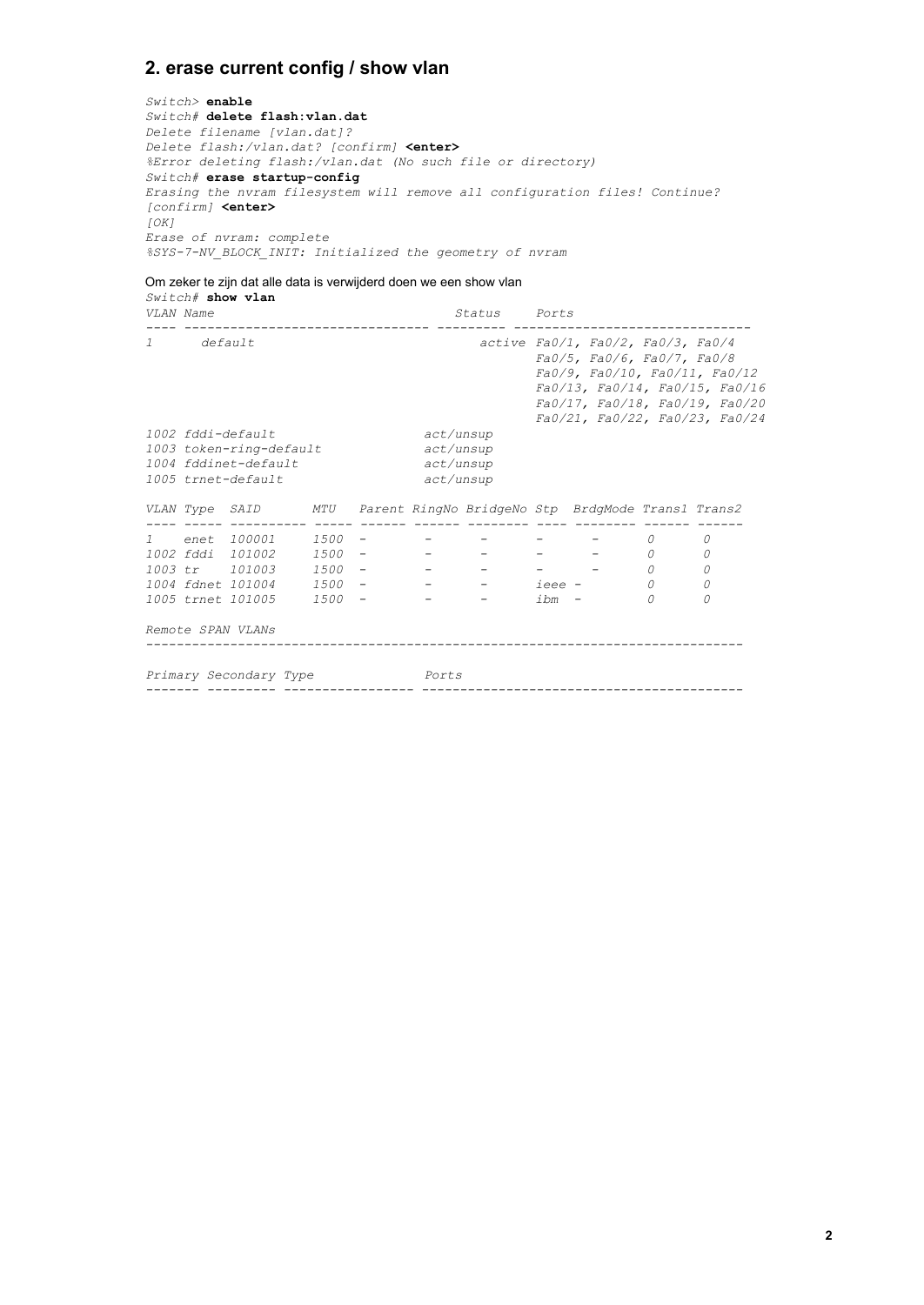# **3. minimal configuration**

*Switch#* **configure terminal** *Switch(config)#* **hostname CustomerSwitch** *CustomerSwitch(config)#* **enable password cisco** *CustomerSwitch(config)#* **enable secret cisco123**

*CustomerSwitch(config)#* **line console 0** *CustomerSwitch(configline)#* **password cisco** *CustomerSwitch(configline)#* **login** CustomerSwitch(config-line)# exit *CustomerSwitch(config)#* **line vty 0 15** *CustomerSwitch(configline)#* **password cisco** *CustomerSwitch(configline)#* **login** *CustomerSwitch(configline)#* **exit**

*CustomerSwitch(config)#* **interface vlan 1** *CustomerSwitch(configif)#* **ip address 192.168.1.5 255.255.255.0** *CustomerSwitch(configif)#* **no shut** *%LINK5CHANGED: Interface Vlan1, changed state to up %LINEPROTO5UPDOWN: Line protocol on Interface Vlan1, changed state to up CustomerSwitch(configif)#* **exit** *CustomerSwitch(config)#* **ip defaultgateway 192.168.1.1** *CustomerSwitch(config)#* **end** *CustomerSwitch#* **copy run start**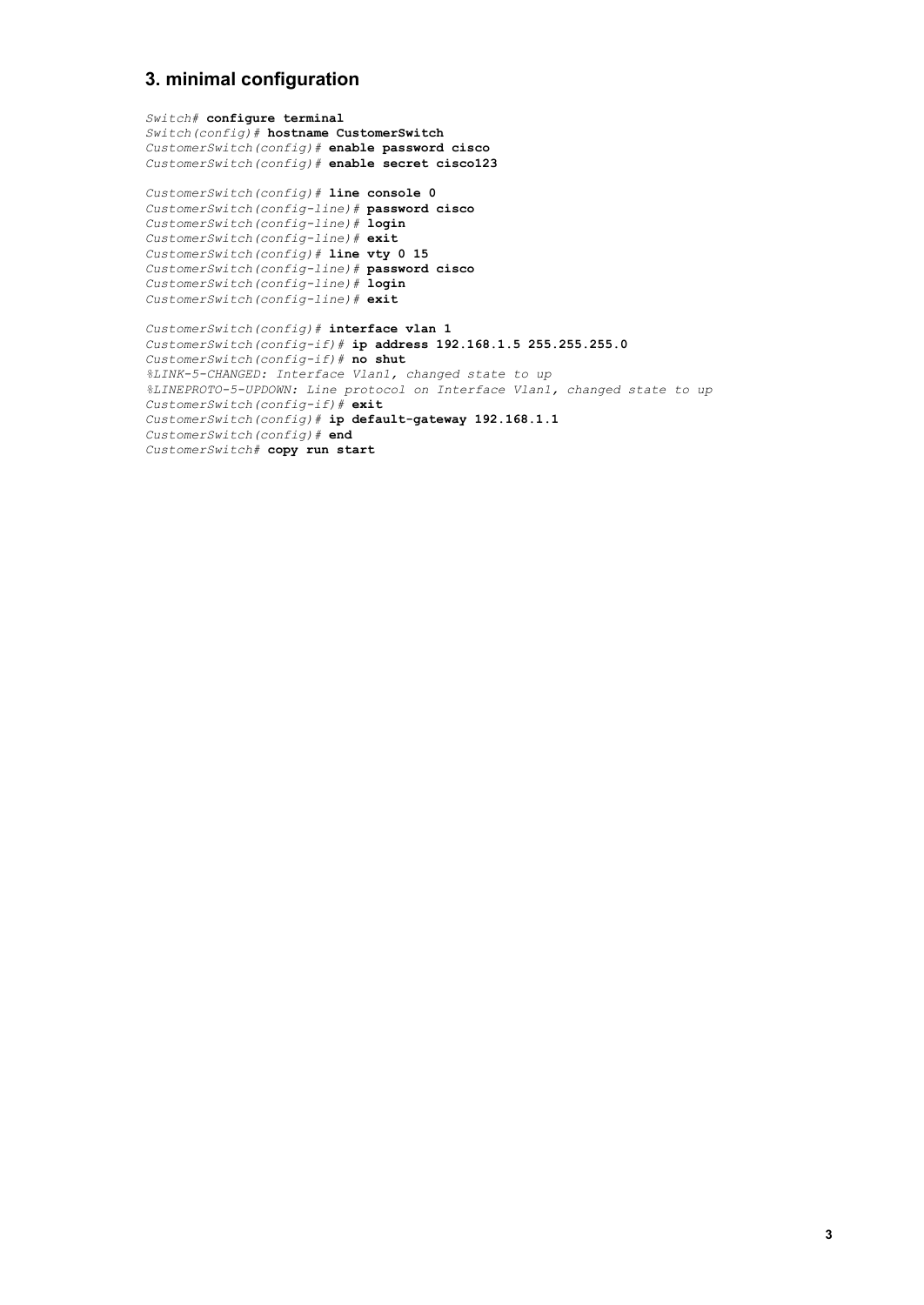# **4. basic show commands**

#### **General Use:**

**show** running-config  $show$  startup-config **show version**

#### **Interface / Port Related:**

**show interfaces show ip interface brief** show port-security show mac-address-table

#### **Connectivity Related:**

**show cdp neighbors show sessions show ssh**

```
CustomerSwitch# show running-config
Building configuration...
Current configuration : 1119 bytes
!
version 12.1
no service timestamps log datetime msec
no service timestamps debug datetime msec
no service password-encryption
!
hostname CustomerSwitch
!
enable secret 5 $1$mERr$5.a6P4JqbNiMX01usIfka/
enable password cisco
!
interface FastEthernet0/1
interface FastEthernet0/2
..
interface FastEthernet0/24
!
interface Vlan1
ip address 192.168.1.5 255.255.255.0
!
ip defaultgateway 192.168.1.1
!
line con 0
password cisco
login
!
line vty 0 4
password cisco
login
line vty 5 15
password cisco
login
!
end
```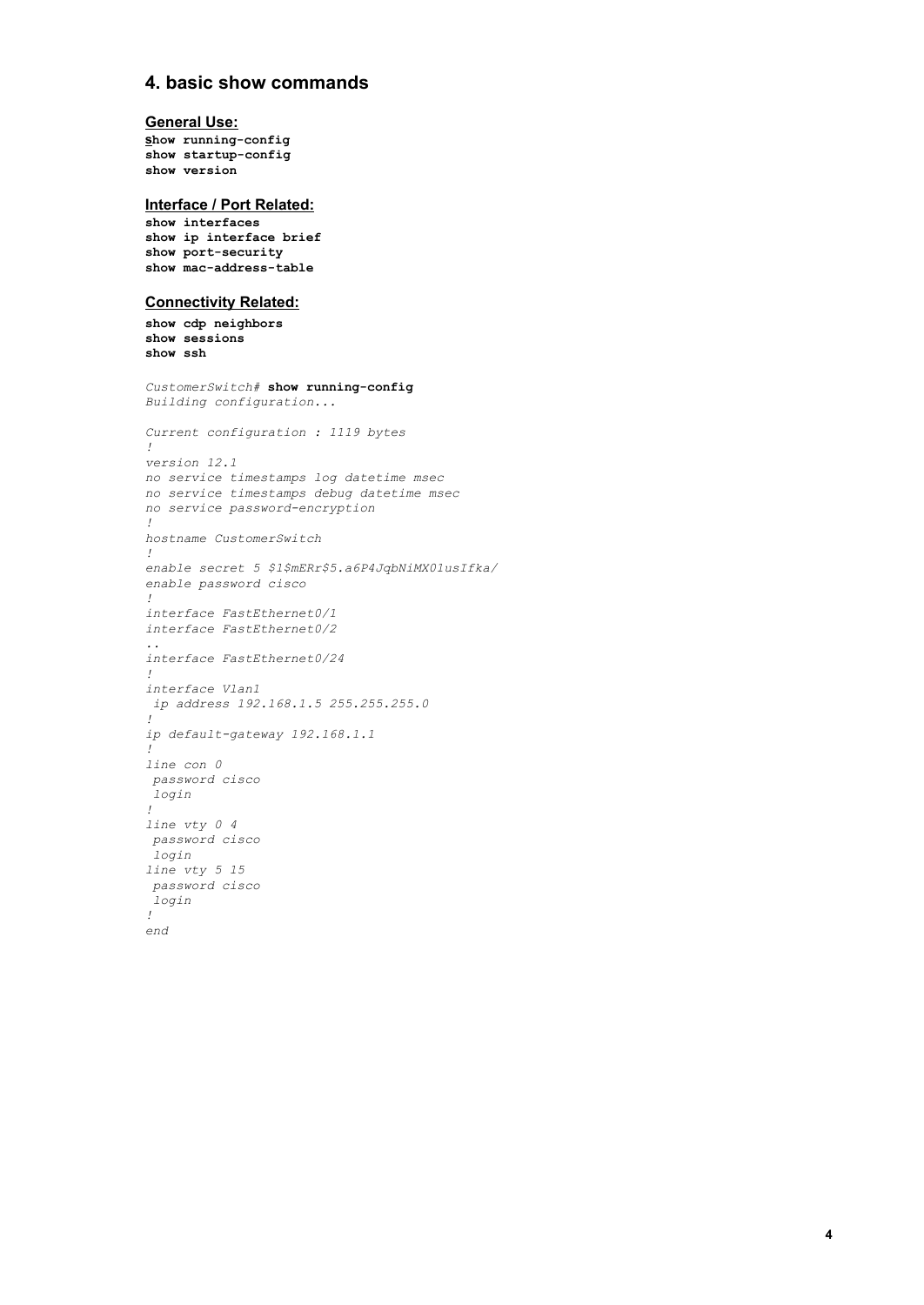*CustomerSwitch#* **show interface vlan 1** *Vlan1 is up, line protocol is down Hardware is CPU Interface, address is 0006.2a26.301a (bia 0006.2a26.301a) Internet address is 192.168.1.5/24 MTU 1500 bytes, BW 100000 Kbit, DLY 1000000 usec, reliability 255/255, txload 1/255, rxload 1/255 Encapsulation ARPA, loopback not set ARP type: ARPA, ARP Timeout 04:00:00 Last input 21:40:21, output never, output hang never Last clearing of "show interface" counters never Input queue: 0/75/0/0 (size/max/drops/flushes); Total output drops: 0 Queueing strategy: fifo Output queue: 0/40 (size/max) 5 minute input rate 0 bits/sec, 0 packets/sec 5 minute output rate 0 bits/sec, 0 packets/sec 1682 packets input, 530955 bytes, 0 no buffer Received 0 broadcasts (0 IP multicast) 0 runts, 0 giants, 0 throttles 0 input errors, 0 CRC, 0 frame, 0 overrun, 0 ignored 563859 packets output, 0 bytes, 0 underruns 0 output errors, 23 interface resets 0 output buffer failures, 0 output buffers swapped out*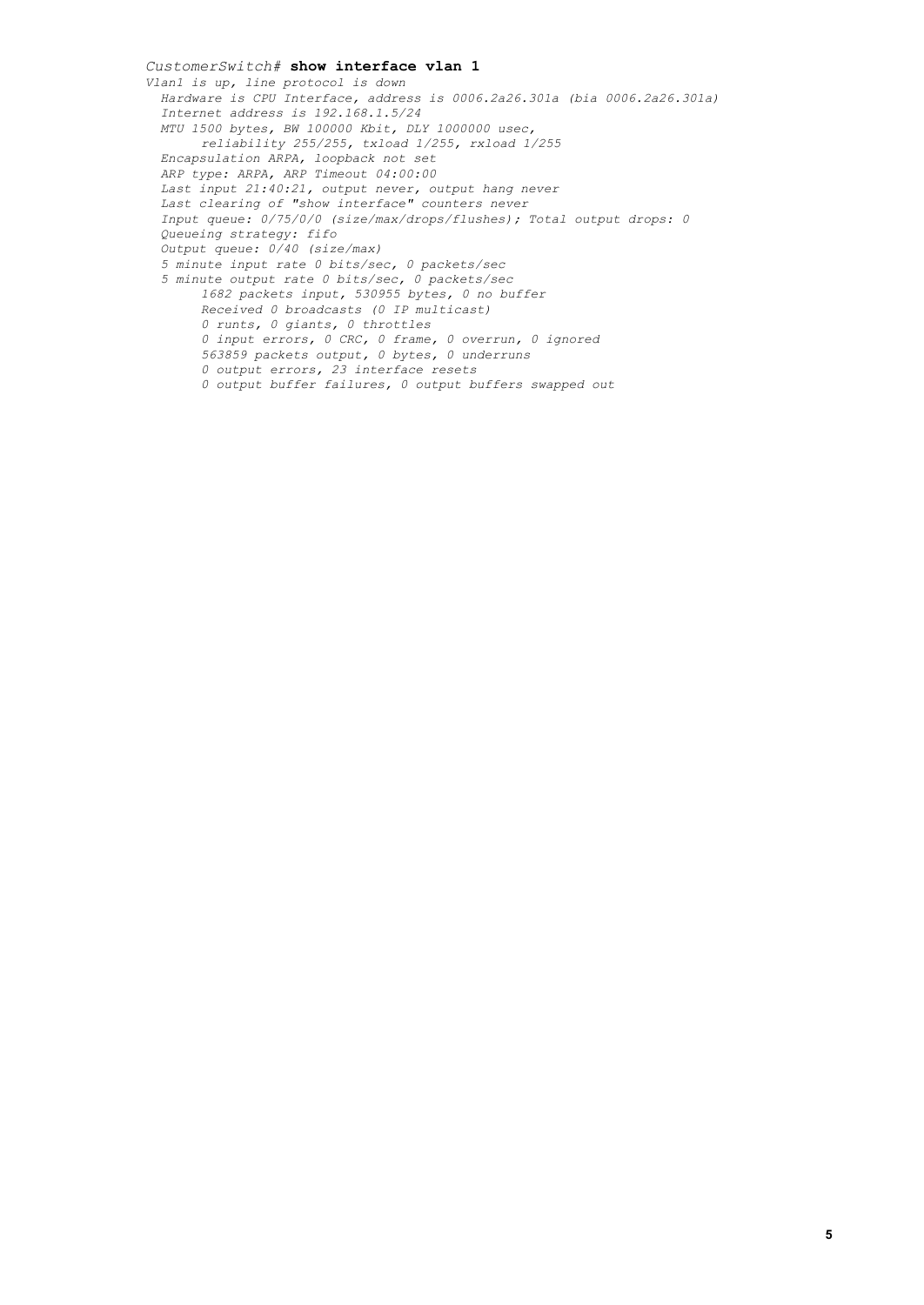# **5. port security**

#### **eenvoudig**:

*s1#* **conf t** *s1(config)#***int fa 0/1** *s1(configif)#***switchport mode access** *s1(configif)#* **switchport portsecurity**

in de configuratie hierboven wordt het eerste gedetecteerde MAC-adres gebruikt. Dat werkt op een rare manier. Die eerst verbindt mag op de poort werken. Kabel losmaken en ander station verbinden, blokkert de poort niet. Echter, een switch op die poort plaatsen en er meerdere PC's tegelijk op laten werken zorgt voor een blokkering van de poort.

De enige manier om de **poort terug naar de normale toestand te brengen** is de volgende:

*s1(config)#* **int fa 0/1** *s1(configif)#* **shutdown** *%LINK5CHANGED: Interface FastEthernet0/1, changed state to administratively down s1(configif)#* **no shutdown** *%LINK5CHANGED: Interface FastEthernet0/1, changed state to up %LINEPROTO5UPDOWN: Line protocol on Interface FastEthernet0/1, changed state to up*

#### **op macadres:**

We kunnen een MAC-adres toekennen als volgt: *s1(configif)#* **switchport portsecurity macaddress 0090.21C3.6443**

We kunnen default maar 1 adres toekennen aan 1 poort, zoniet gebeurt er dit: *s1(configif)#* **switchport portsecurity macaddress 0090.21C3.6442** *Total secure macaddresses on interface FastEthernet0/1 has reached maximum limit.*

Als we het aantal mac-adressen willen ophogen doen we dit als volgt: *s1(configif)#* **switchport portsecurity maximum 5**

#### violation-action:

we willen misschien ook niet dat de poort wordt afgesloten voor alle verkeer na een overtreding *violation*. we willen alleen een *protect* (filter op MAC):

*s1(configif)#* **switchport portsecurity violation protect**

met het volgende commando kunnen we zien of er iets aan de hand is:

 $s1#$  show port-security *Secure Port MaxSecureAddr CurrentAddr SecurityViolation Security Action (Count) (Count) (Count) Fa0/1 1 1 0 Protect* 

Hierboven is het aantal violations 0 en is de werking gegarandeerd.

Hieronder hebben we een illegaal MAC-adres op dezelfde poort gezet, met de default setting: *violation shutdown*, met een 'secure shutdown' tot gevolg:

#### *s1#* **show portsecurity int fa 0/1**

| Port Security                                     | : Enabled           |
|---------------------------------------------------|---------------------|
| Port Status                                       | : Secure-shutdown   |
| Violation Mode                                    | : Shutdown          |
| Aging Time                                        | : 0 mins            |
| Aging Type                                        | : Absolute          |
| SecureStatic Address Aging : Disabled             |                     |
| Maximum MAC Addresses                             | : 7                 |
| Total MAC Addresses                               | $\therefore$ 0      |
| Configured MAC Addresses: 1                       |                     |
| Sticky MAC Addresses                              | : 0                 |
| Last Source Address:Vlan                          | : 00D0.D3D2.J3902:1 |
| <i>Security Violation Count</i><br>$\therefore$ 7 |                     |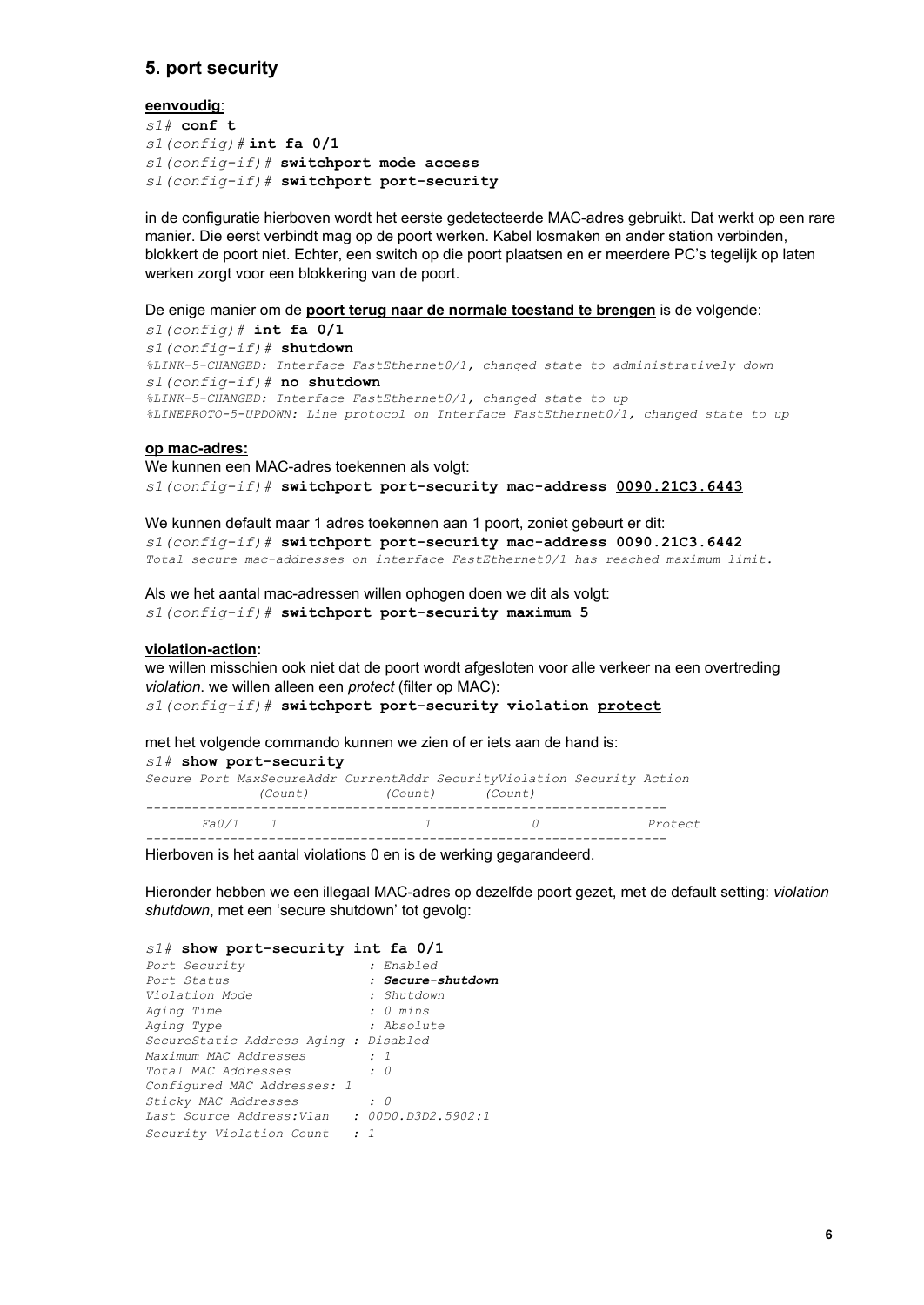**STICKY:** In plaats van manueel macadressen in te geven kan het ook aangeleerd worden, in *sticky* mode, met het volgende commando:

*s1(configif)#***switchport portsecurity macaddress sticky**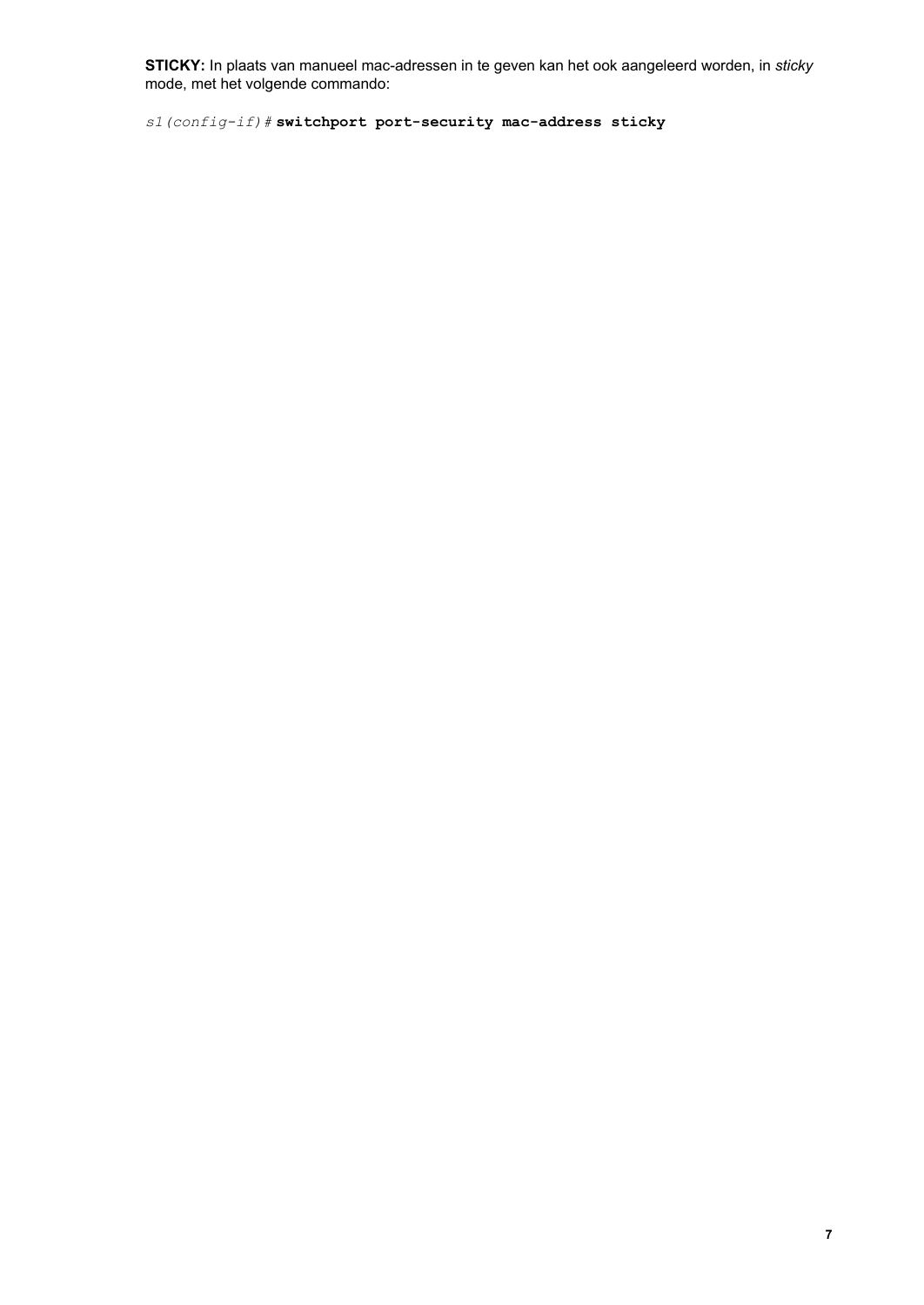# **6. vlans**

#### **assign a VLAN and name it**:

```
Switch(config)# vlan 10
Switch(configvlan)# name mijn_vlan
Switch(config-vlan)# exit
```
Assign ports to be members of the VLAN. By default, all ports are initially members of VLAN1. Assign ports one at a time or as a range.

**assign individual ports** on the switch to VLANs:

```
Switch(config)# interface fa0/3
Switch(configif)# switchport access vlan 10
Switch(configif)# exit
```
#### **assign a range of ports** to VLANs:

 $Switch(config)$ # interface range fa0/1-10 *Switch(configif)#* **switchport access vlan 10** *Switch(configif)#* **exit**

### **delete a VLAN**:

*Switch(config)#* **no vlan 10**

**disassociate a port** from a specific VLAN:

*Switch(config)#* **interface fa0/8** *Switch(configif)#* **no switchport access vlan 10**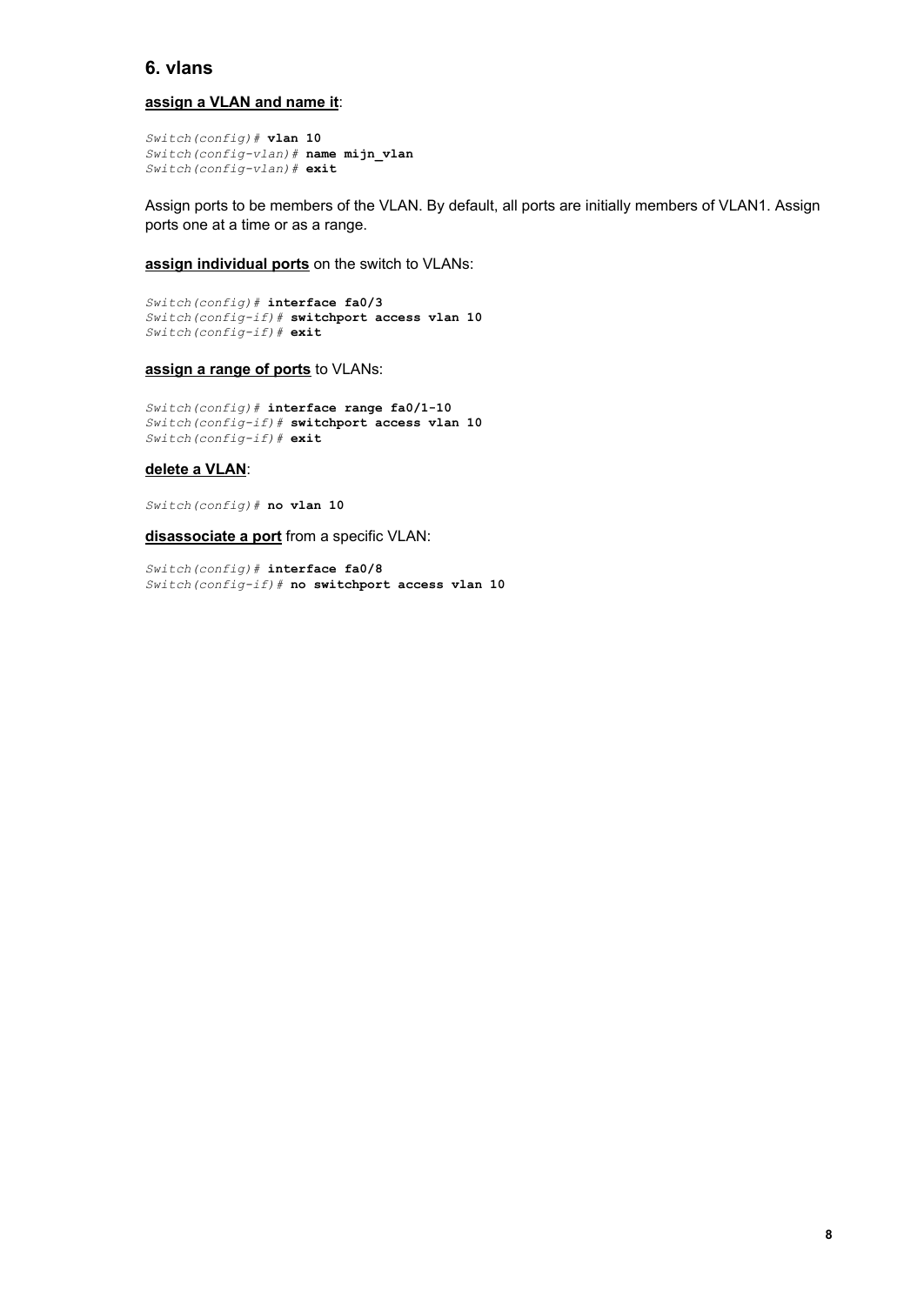### **7. vtp server**

*Switch(config)#* **vtp mode server [client] [transparent]** *Switch(config)#* **vtp domain lokaal38** *Switch(config)#* **vtp password sdf12345** *Switch(config)#* **vtp version 2** *Switch(config)#* **show vtp status** *VTP Version : 2 Configuration Revision : 7 Maximum VLANs supported locally : 255 Number of existing VLANs : 8 VTP Operating Mode : Client VTP Domain Name : lokaal38 VTP Pruning Mode : Disabled VTP V2 Mode : Disabled VTP Traps Generation<br>MD5 digest MD5 digest : 0x6B 0xE8 0x8D 0x33 0xB7 0xDF 0x79 0xCB Configuration last modified by 0.0.0.0 at 3193 00:14:12*

#### *Switch(config)#* **show vtp password** *VTP Password: sdf12345*

*Switch(config)#* **show vtp counters** *VTP statistics: Summary advertisements received : 21 Subset advertisements received : 19 Request advertisements received : 2 Summary advertisements transmitted : 11 Subset advertisements transmitted : 9 Request advertisements transmitted : 2 Number of config revision errors : 1 Number of config digest errors : 2 Number of V1 summary errors : 0*

*VTP pruning statistics:*

| Trunk | Join Transmitted Join Received | Summary advts received from |
|-------|--------------------------------|-----------------------------|
|       |                                | non-pruning-capable device  |
|       |                                |                             |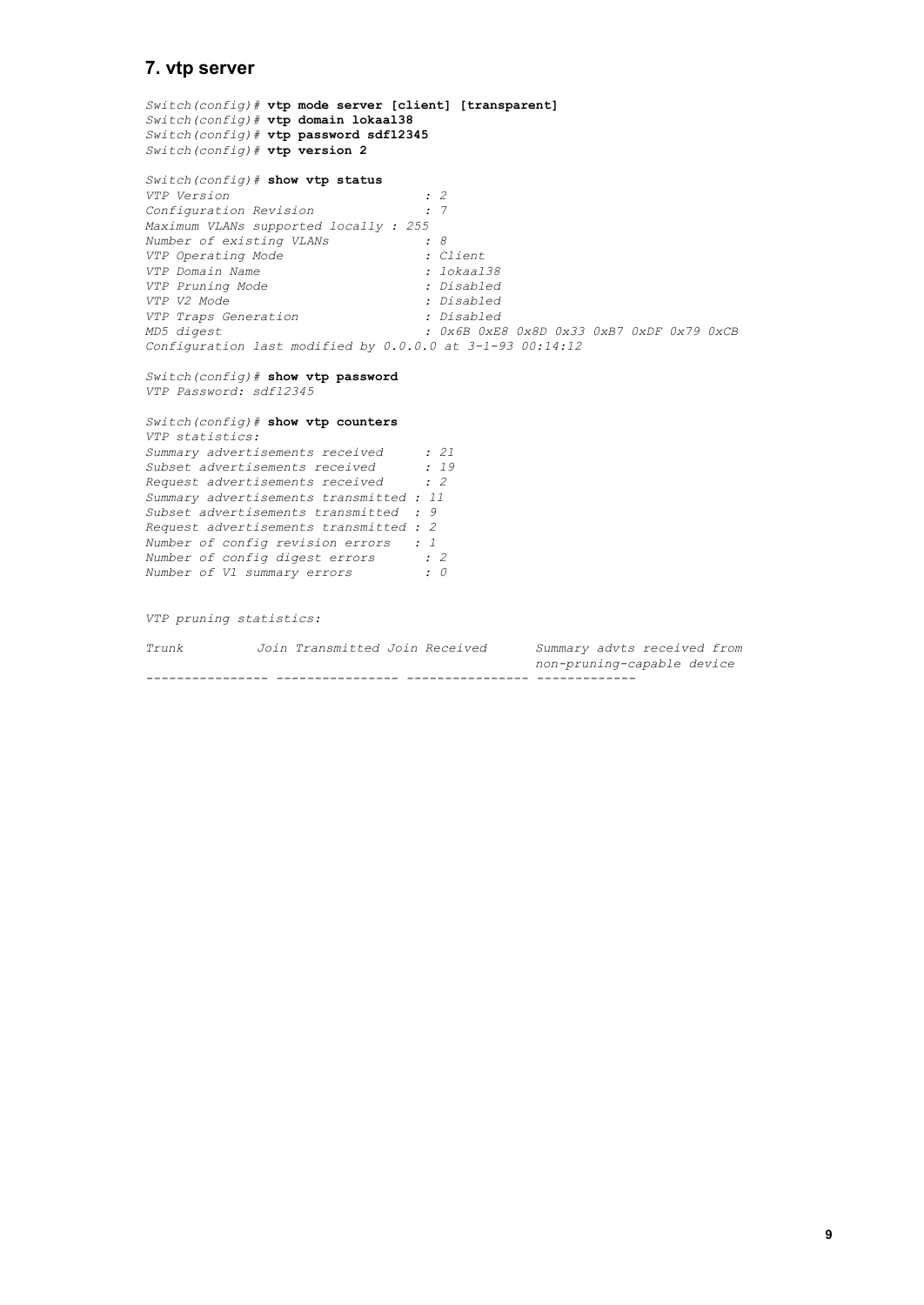# **8. trunking**

Switch ports are access ports by default.

#### **configure a switch port as a trunk port**

```
Switch(config)# interface gi1/1
Switch(configif)# switchport mode trunk
       [ On certain switches:
       Switch(configif)# switchport trunk encapsulation dot1q
]
```
#### **Set native VLAN when interface is in trunking mode**

*S2(configif)#* **switchport native vlan 56**

#### **connect a router to a trunk port**:

1. On the router, configure a FastEthernet interface with no IP address or subnet mask.

```
Router(config)# interface fa0/1
Router(configif)#no ip address
Router(configif)#no shutdown
```
2. On the router, configure at least two subinterfaces with an IP address and subnet mask for each VLAN. Each subinterface has an 802.1Q encapsulation.

```
Router(config)#interface fa0/0.10
Router(configsubif)# encapsulation dot1q 10
Router(configsubif)# ip address 192.168.10.1 255.255.255.0
```

```
Router(config)#interface fa0/0.15
Router(configsubif)# encapsulation dot1q 15
Router(configsubif)# ip address 192.168.15.1 255.255.255.0
```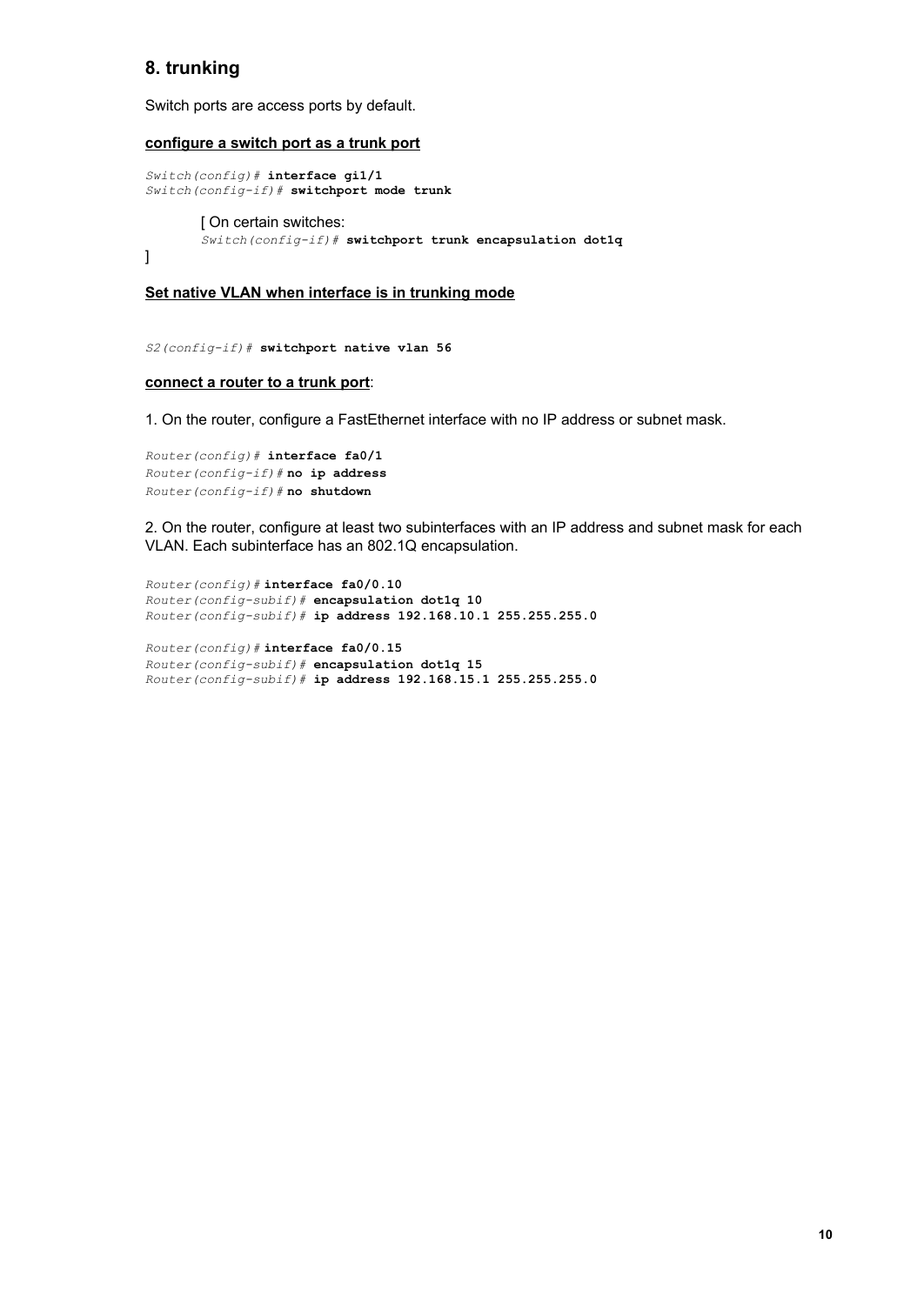# **9. allerlei**

### **set clock:**

*S1#* **clock set 10:55:00 15 oct 2012**

### **set history size:**

*S1(config)#* **line vty 0 15** *S1(configline)#* **history size 50**

#### **disable domain lookup:**

*S1(config)#***no ip domain lookup**

#### **banner message of the day:**

*S1(config)#* **banner motd #Authorized Access Only#**

### **configure a switch to boot using a different Cisco IOS image:**

 $S1$ (config)# **boot system flash:c2960-lanbase-mz.122-25.SEE1.bin**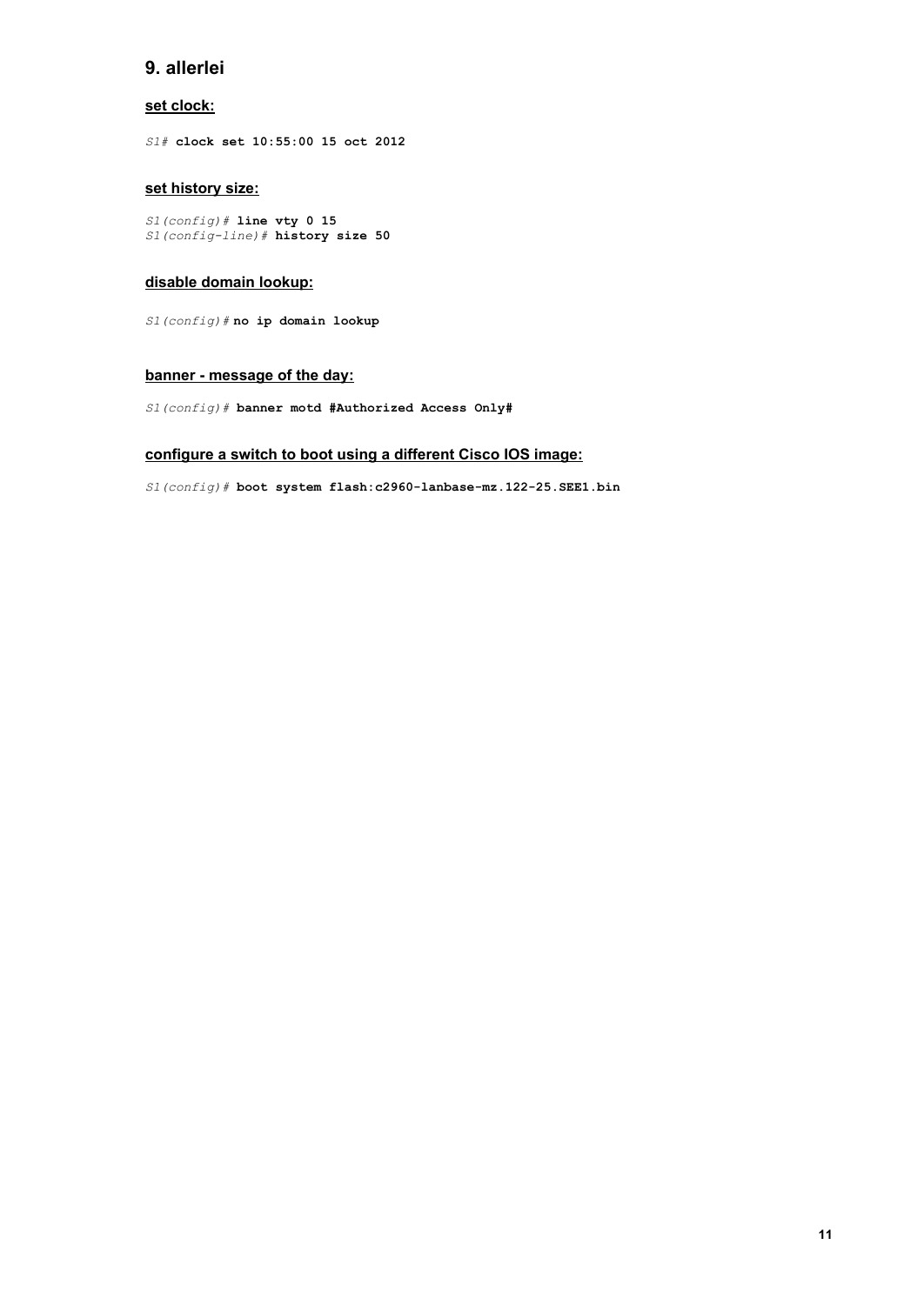### **10. password reset**

- Verbind een pc met de console poort van de switch. Schakel dan switch uit door de stroomstekker uit te trekken.
- Belangrijk! Voer volgende 2 stappen tegelijkertijd uit.

**schakel nu de switch opnieuw in door de stroomstekker in te steken** en

**houd tijdens het opstarten** *de mode knop* **een tiental seconden ingedrukt**



Je moet nu de *"switch:"* prompt zien. (indien niet het geval voer de hogere stappen opnieuw uit)

```
The system has been interrupted prior to initializing the flash file system
to finish loading the operating system software:
```

```
flash_init
load_helper
boot
switch:
```
○ voer aan de "switch:" prompt het volgende commando uit:

```
switch:flash_init
Initializing Flash...
flashfs[0]: 143 files, 4 directories
flashfs[0]: 0 orphaned files, 0 orphaned directories
flashfs[0]: Total bytes: 3612672
flashfs[0]: Bytes used: 2729472
flashfs[0]: Bytes available: 883200
flashfs[0]: flashfs fsck took 86 seconds
....done Initializing Flash.
Boot Sector Filesystem (bs:) installed, fsid: 3
Parameter Block Filesystem (pb:) installed, fsid: 4
```
dit doen we om het flash geheugen, waarop de config file wordt bewaard, te mounten.

```
○ tik vervolgens in:
```

```
switch: dir flash:
Directory of flash:/
2 rwx 1803357 <date> c3500xlc3h2smz.1205.WC7.bin
   4 rwx 1131 <date> config.text
5 rwx 109 <date> info
6 rwx 389 <date> env_vars
7 drwx 640 <date> html
18 rwx 109 <date> info.ver
403968 bytes available (3208704 bytes used)
```
normaal zou je nu de root-directory in het flash geheugen moeten zien; voor ons is het bestand config.text van belang.